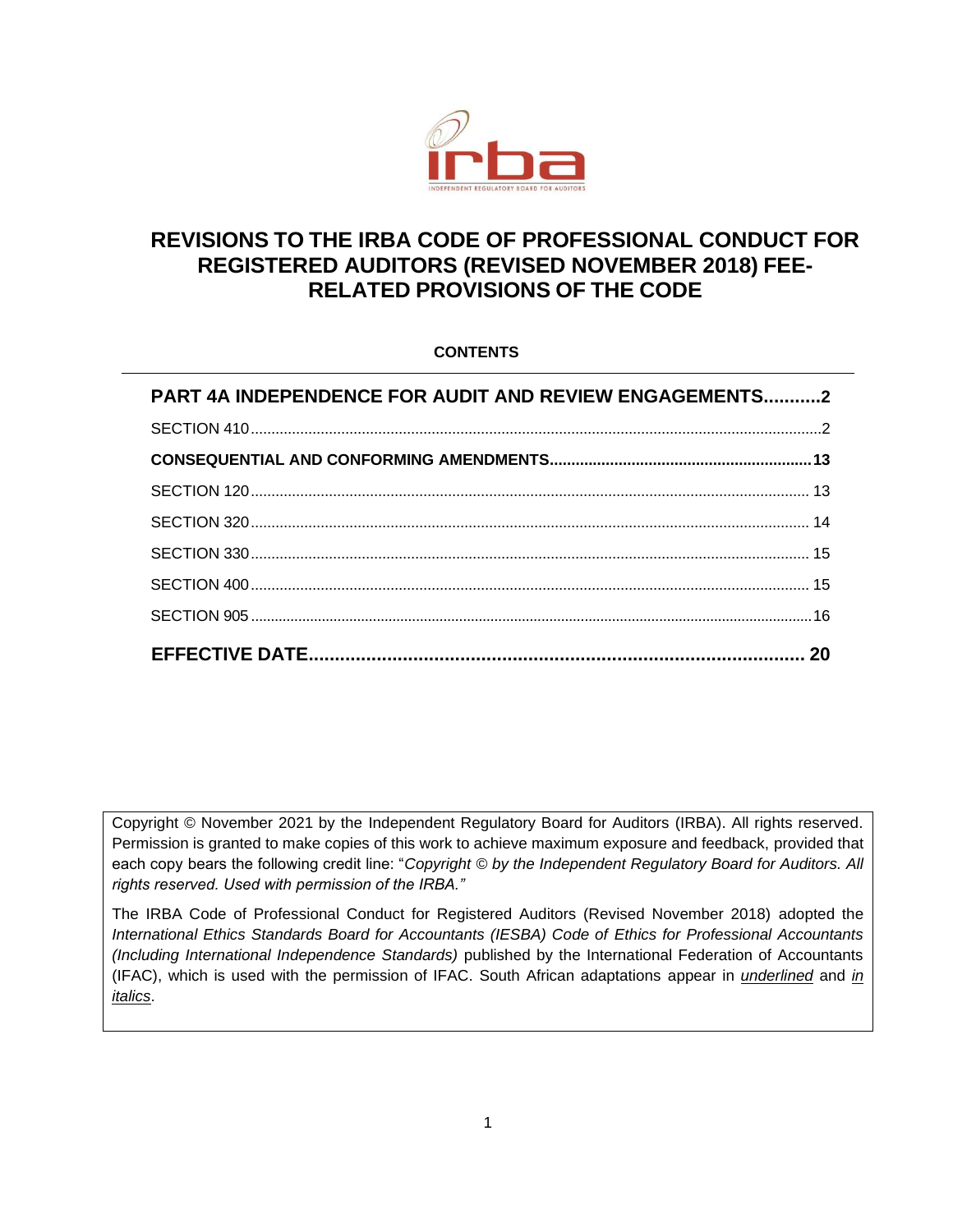# <span id="page-1-0"></span>**PART 4A – INDEPENDENCE FOR AUDIT AND REVIEW ENGAGEMENTS**

## **SECTION 410**

### **FEES**

## **Introduction**

- 410.1 Firms are required to comply with the fundamental principles, be independent and apply the conceptual framework set out in Section 120 to identify, evaluate and address threats to independence.
- 410.2 Section 330 sets out application material relevant to applying the conceptual framework where the level and nature of fee and other remuneration arrangements might create a self-interest threat to compliance with one or more of the fundamental principles. This section sets out specific requirements and application material relevant to applying the conceptual framework to identify, evaluate and address threats to independence arising from fees charged to audit clients.

## **Requirements and Application Material**

### **General**

- 410.3 A1 Fees for professional services are usually negotiated with and paid by an audit client and might create threats to independence. This practice is generally recognized and accepted by intended users of financial statements.
- 410.3 A2 When the audit client is a public interest entity, stakeholders have heightened expectations regarding the firm's independence. As transparency can serve to better inform the views and decisions of those charged with governance and a wide range of stakeholders, this section provides for disclosure of fee-related information to both those charged with governance and stakeholders more generally for audit clients that are public interest entities.
- 410.3. A3 For the purposes of this section, audit fees comprise fees or other types of remuneration for an audit or review of financial statements. Where reference is made to the fee for the audit of the financial statements, this does not include any fee for an audit of special purpose financial statements or a review of financial statements. (Ref: Para. R410.23(a), 410.25 A1 and R410.31(a))

### *Fees Paid by an Audit Client*

- 410.4.A1 When fees are negotiated with and paid by an audit client, this creates a self-interest threat and might create an intimidation threat to independence.
- 410.4 A2 The application of the conceptual framework requires that before a firm or network firm accepts an audit or any other engagement for an audit client, the firm determines whether the threats to independence created by the fees proposed to the client are at an acceptable level. The application of the conceptual framework also requires the firm to re-evaluate such threats when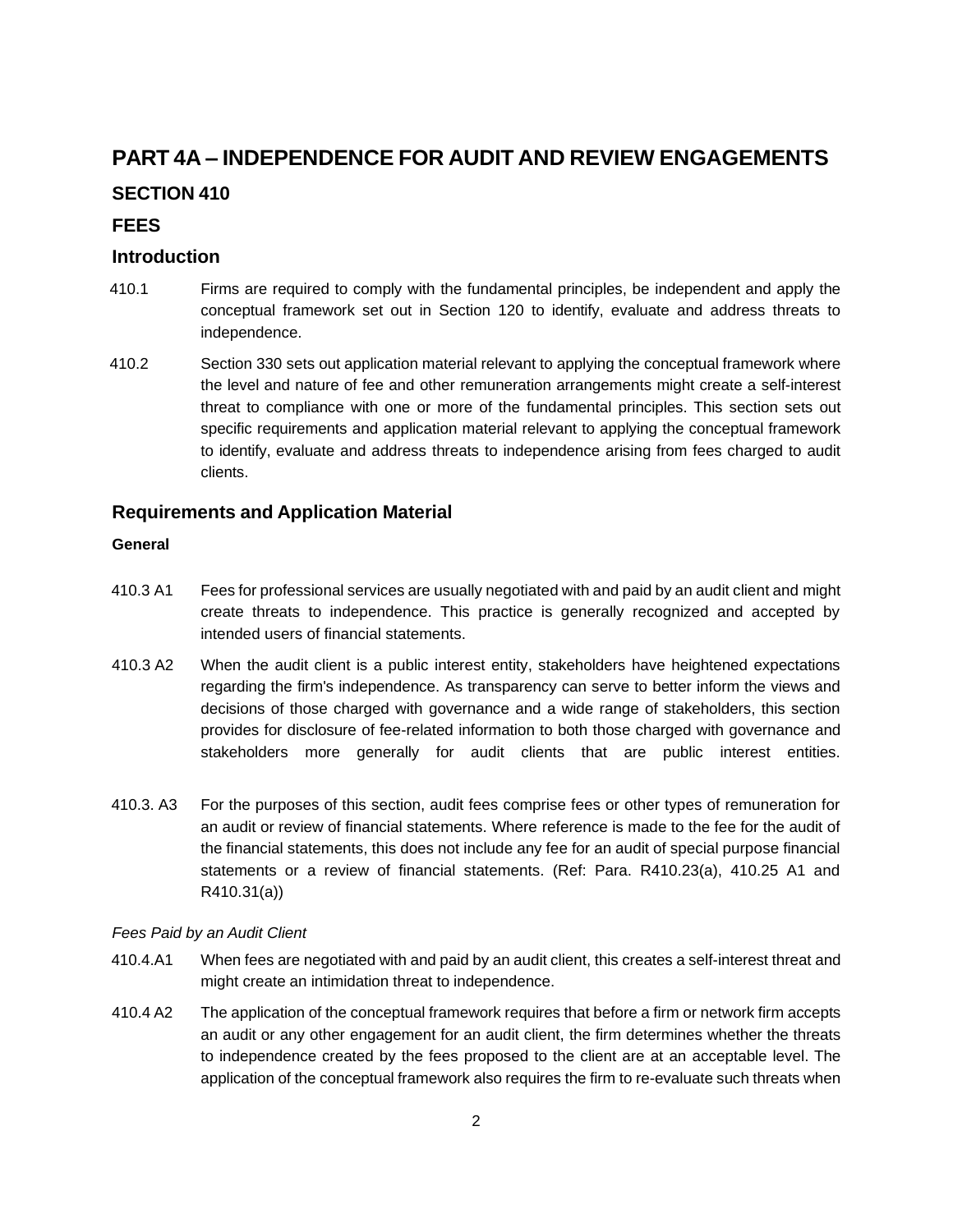facts and circumstances change during the engagement period for the audit.

- 410.4 A3 Factors that are relevant in evaluating the level of threats created when fees for an audit or any other engagement are paid by the audit client include:
	- The level of the fees and the extent to which they have regard to the resources required, taking into account the firm's commercial and market priorities.
	- Any linkage between fees for the audit and those for services other than audit and the relative size of both elements.
	- The extent of any dependency between the level of the fee for, and the outcome of, the service.
	- Whether the fee is for services to be provided by the firm or a network firm.
	- The level of the fee in the context of the service to be provided by the firm or a network firm.
	- The operating structure and the compensation arrangements of the firm and network firms.
	- The significance of the client, or a third party referring the client, to the firm, network firm, partner or office.
	- The nature of the client, for example whether the client is a public interest entity.
	- The relationship of the client to the related entities to which the services other than audit are provided, for example when the related entity is a sister entity.
	- The involvement of those charged with governance in appointing the auditor and agreeing fees, and the apparent emphasis they and client management place on the quality of the audit and the overall level of the fees.
	- Whether the level of the fee is set by an independent third party, such as a regulatory body.
	- Whether the quality of the firm's audit work is subject to the review of an independent third party, such as an oversight body.
- 410.4 A4 The conditions, policies and procedures described in paragraph 120.15 A3 (particularly the existence of a quality management system designed and implemented by the firm in accordance with quality management standards issued by the IAASB) might also impact the evaluation of whether the threats to independence are at an acceptable level.
- 410.4 A5 The requirements and application material that follow identify circumstances which might need to be further evaluated when determining whether the threats are at an acceptable level. For those circumstances, application material includes examples of additional factors that might be relevant in evaluating the threats.

#### **Level of Audit Fees**

410.5 A1 Determining the fees to be charged to an audit client, whether for audit or other services, is a business decision of the firm taking into account the facts and circumstances relevant to that specific engagement, including the requirements of technical and professional standards.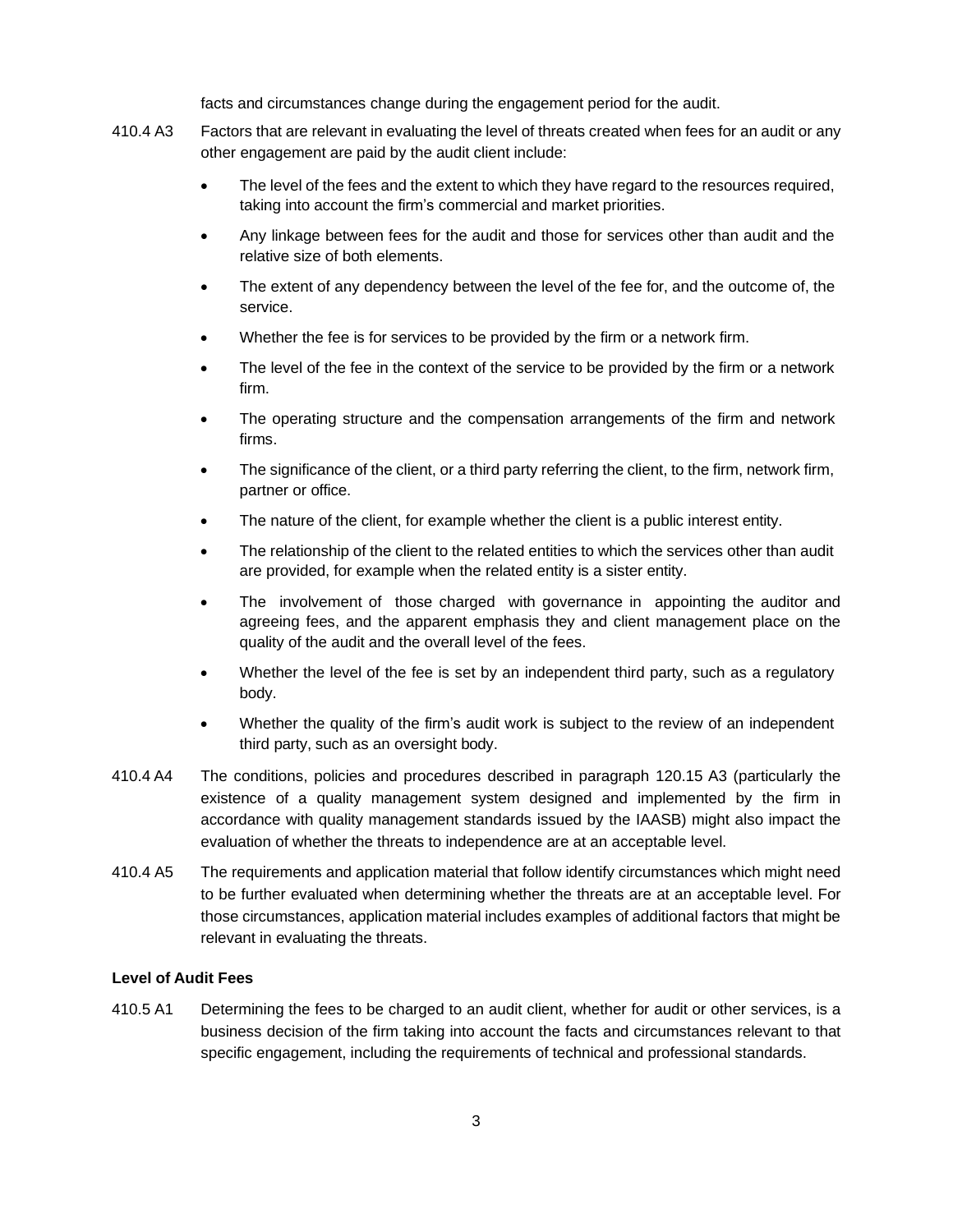- 410.5 A2 Factors that are relevant in evaluating the level of self-interest and intimidation threats created by the level of the audit fee paid by the audit client include:
	- The firm's commercial rationale for the audit fee.
	- Whether undue pressure has been, or is being, applied by the client to reduce the audit fee.
- 410.5 A3 Examples of actions that might be safeguards to address such threats include:
	- Having an appropriate reviewer who does not take part in the audit engagement assess the reasonableness of the fee proposed, having regard to the scope and complexity of the engagement.
	- Having an appropriate reviewer who did not take part in the audit engagement review the work performed.

#### *Impact of Other Services Provided to an Audit Client*

- **R410.6** Subject to paragraph R410.7, a firm shall not allow the audit fee to be influenced by the provision of services other than audit to an audit client by the firm or a network firm.
- 410.6 A1 The audit fee ordinarily reflects a combination of matters, such as those identified in paragraph 410.23 A1. However, the provision of other services to an audit client is not an appropriate consideration in determining the audit fee.
- **R410.7** As an exception to paragraph R410.6, when determining the audit fee, the firm may take into consideration the cost savings achieved as a result of experience derived from the provision of services other than audit to an audit client.

#### **Contingent Fees**

- 410.8 A1 Contingent fees are fees calculated on a predetermined basis relating to the outcome of a transaction or the result of the services performed. A contingent fee charged through an intermediary is an example of an indirect contingent fee. In this section, a fee is not regarded as being contingent if established by a court or other public authority.
- **R410.9** A firm shall not charge directly or indirectly a contingent fee for an audit engagement.
- **R410.10** Afirm or network firm shall not charge directly or indirectly a contingent fee for a non-assurance service provided to an audit client, if:
	- **(a)** The fee is charged by the firm expressing the opinion on the financial statements and the fee is material or expected to be material to that firm;
	- **(b)** The fee is charged by a network firm that participates in a significant part of the audit and the fee is material or expected to be material to that firm; or
	- **(c)** The outcome of the non-assurance service, and therefore the amount of the fee, is dependent on a future or contemporary judgment related to the audit of a material amount in the financial statements.
- 410.10 A1 Paragraphs R410.9 and R410.10 preclude a firm or a network firm from entering into certain contingent fee arrangements with an audit client. Even if a contingent fee arrangement is not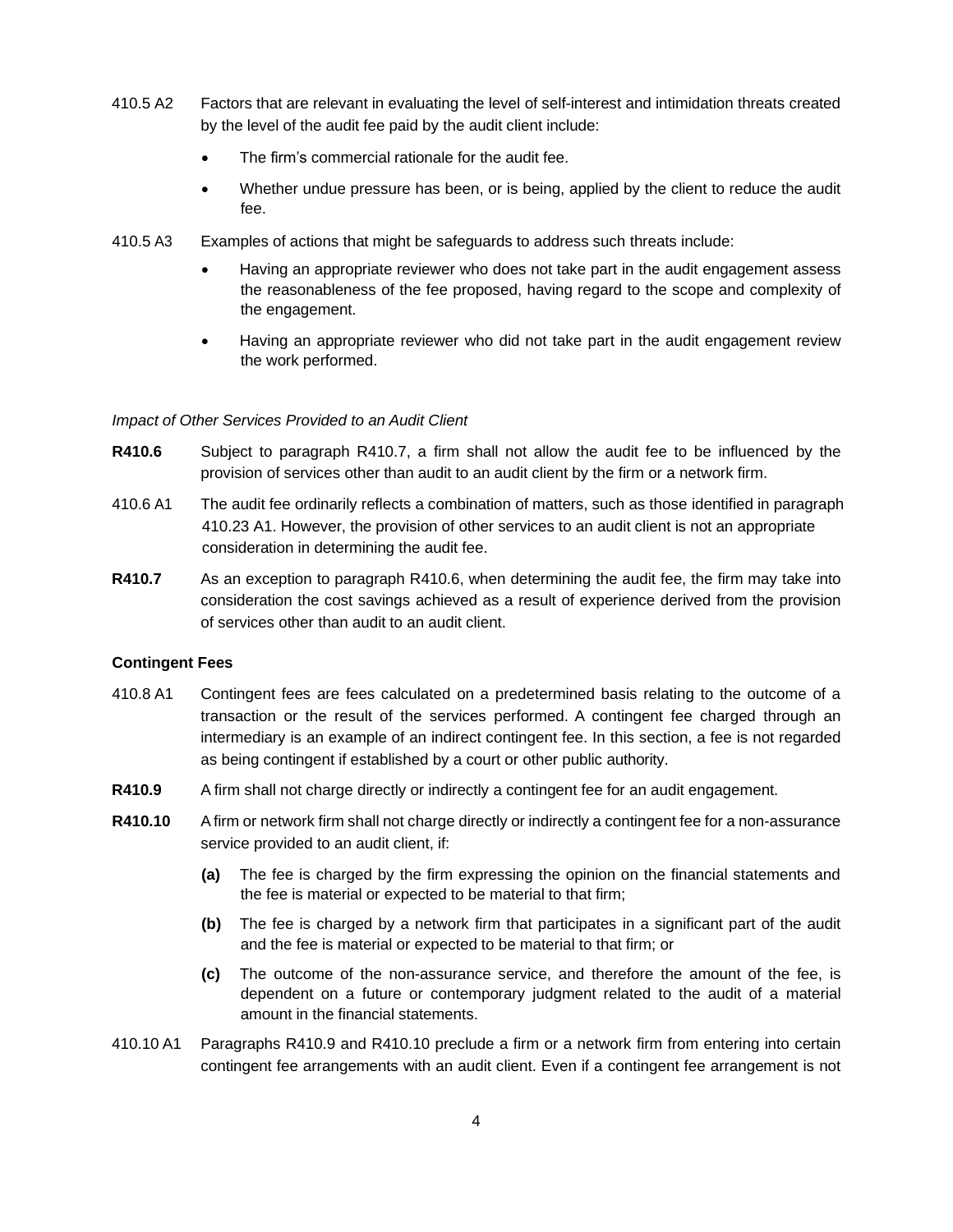precluded when providing a non-assurance service to an audit client, it might still impact the level of the self-interest threat.

- 410.10 A2 Factors that are relevant in evaluating the level of such a threat include:
	- The range of possible fee amounts.
	- Whether an appropriate authority determines the outcome on which the contingent fee depends.
	- Disclosure to intended users of the work performed by the firm and the basis of remuneration.
	- The nature of the service.
	- The effect of the event or transaction on the financial statements.
- 410.10 A3 Examples of actions that might be safeguards to address such a self-interest threat include:
	- Having an appropriate reviewer who was not involved in performing the non-assurance service review the work performed.
	- Obtaining an advance written agreement with the client on the basis of remuneration.

#### **Total Fees – Proportion of Fees for Services Other than Audit to Audit Fee**

- 410.11A1 The level of the self-interest threat might be impacted when a large proportion of fees charged by the firm or network firms to an audit client is generated by providing services other than audit to the client, due to concerns about the potential loss of either the audit engagement or other services. Such circumstances might also create an intimidation threat. A further consideration is a perception that the firm or network firm focuses on the non-audit relationship, which might create a threat to the auditor's independence.
- 410.11A2 Factors that are relevant in evaluating the level of such threats include:
	- The ratio of fees for services other than audit to the audit fee.
	- The length of time during which a large proportion of fees for services other than audit to the audit fee has existed.
	- The nature, scope and purposes of the services other than audit, including:
		- o Whether they are recurring services.
		- $\circ$  Whether law or regulation mandates the services to be performed by the firm.
- 410.11 A3 Examples of actions that might be safeguards to address such self-interest or intimidation threats include:
	- Having an appropriate reviewer who was not involved in the audit or the service other than audit review the relevant audit work.
	- Reducing the extent of services other than audit provided to the audit client.

#### **Total Fees – Overdue Fees**

410.12 A1 The level of the self-interest threat might be impacted if fees payable by an audit client for the audit or services other than audit are overdue during the period of the audit engagement.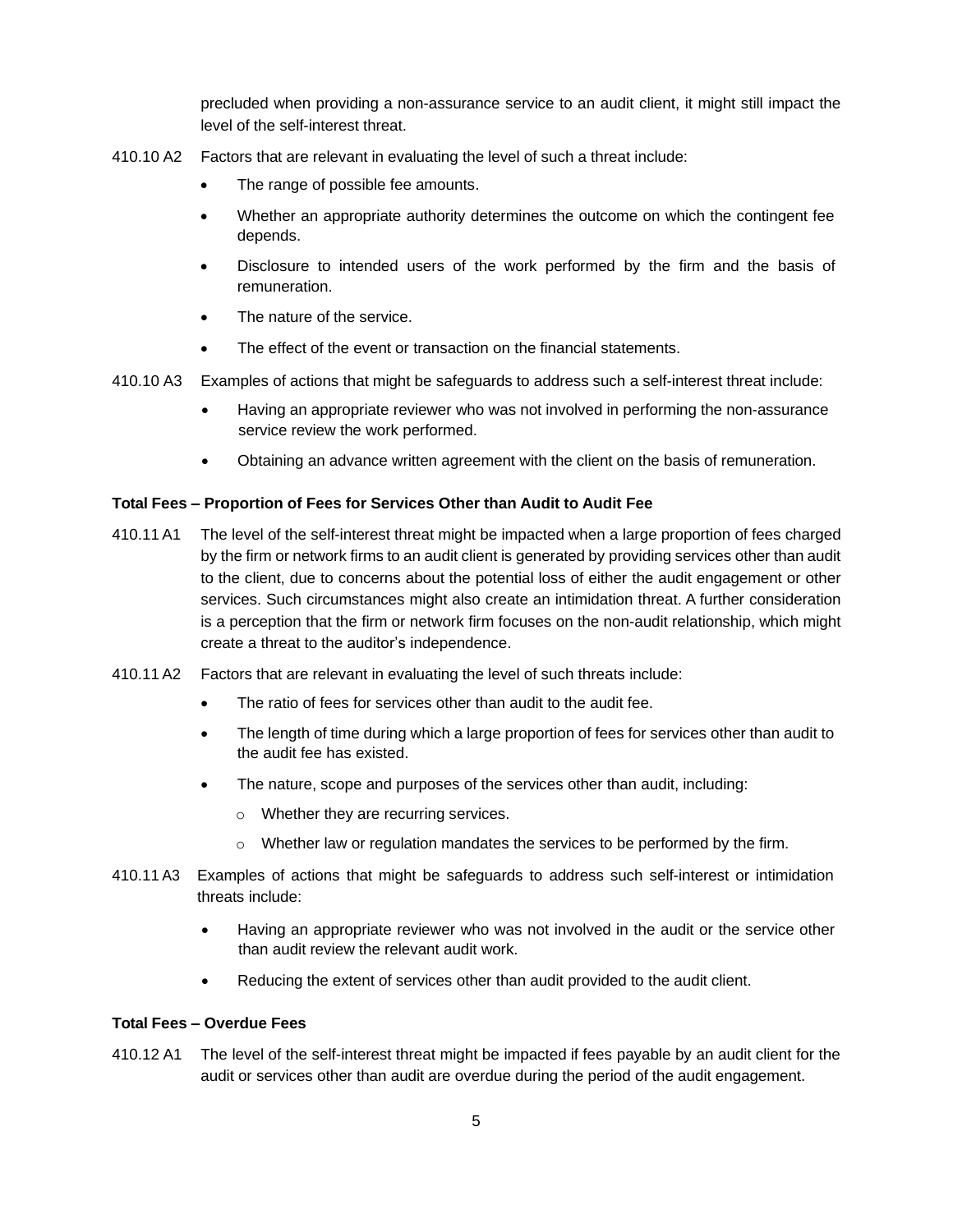- 410.12 A2 It is generally expected that the firm will obtain payment of such fees before the audit report is issued.
- 410.12 A3 Factors that are relevant in evaluating the level of such a self-interest threat include:
	- The significance of the overdue fees to the firm.
	- The length of time the fees have been overdue.
	- The firm's assessment of the ability and willingness of the audit client to pay the overdue fees.
- 410.12 A4 Examples of actions that might be safeguards to address such a threat include:
	- Obtaining partial payment of overdue fees.
	- Having an appropriate reviewer who did not take part in the audit engagement review the audit work.
- **R410.13** When a significant part of the fees due from an audit client remains unpaid for a long time, the firm shall determine:
	- **(a)** Whether the overdue fees might be equivalent to a loan to the client, in which case the requirements and application material set out in section 511 are applicable; and
	- **(b)** Whether it is appropriate for the firm to be re-appointed or continue the audit engagement.

#### **Total Fees – Fee Dependency**

#### *All Audit Clients*

- 410.14 A1 When the total fees generated from an audit client by the firm expressing the audit opinion represent a large proportion of the total fees of that firm, the dependence on, and concern about the potential loss of, fees from audit and other services from that client impact the level of the self-interest threat and create an intimidation threat.
- 410.14 A2 In calculating the total fees of the firm, the firm might use financial information available from the previous financial year and estimate the proportion based on that information if appropriate.
- 410.14 A3 Factors that are relevant in evaluating the level of such self-interest and intimidation threats include:
	- The operating structure of the firm.
	- Whether the firm is expected to diversify such that any dependence on the audit client is reduced.
- 410.14 A4 Examples of actions that might be safeguards to address such threats include:
	- Having an appropriate reviewer who is not a member of the firm review the audit work.
	- Reducing the extent of services other than audit provided to the audit client.
	- Increasing the client base of the firm to reduce dependence on the client.
	- Increasing the extent of services provided to other clients.
- 410.14 A5 A self-interest or intimidation threat is created when the fees generated by a firm from an audit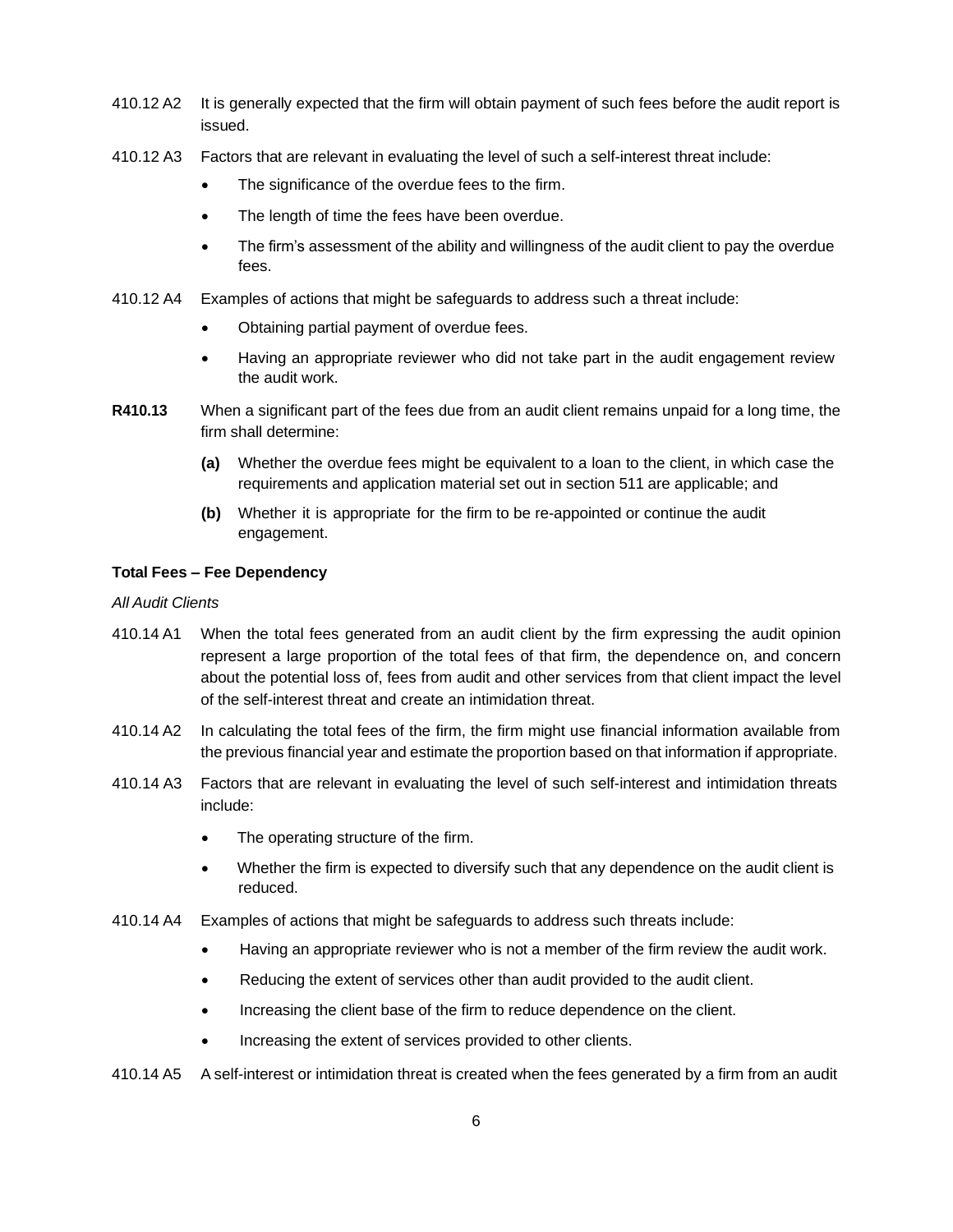client represent a large proportion of the revenue of one partner or one office of the firm.

- 410.14 A6 Factors that are relevant in evaluating the level of such threats include:
	- The qualitative and quantitative significance of the audit client to the partner or office.
	- The extent to which the compensation of the partner, or the partners in the office, is dependent upon the fees generated from the client.
- 410.15 A7 Examples of actions that might be safeguards to address such self-interest or intimidation threats include:
	- Having an appropriate reviewer who was not involved in the audit engagement review the audit work.
	- Ensuring that the compensation of the partner is not significantly influenced by the fees generated from the client.
	- Reducing the extent of services other than audit provided by the partner or office to the audit client.
	- Increasing the client base of the partner or the office to reduce dependence on the client.
	- Increasing the extent of services provided by the partner or the office to other clients.

Audit Clients that are Not Public Interest Entities

- **R410.15** When for each of five consecutive years total fees from an audit client that is not a public interest entity represent, or are likely to represent, more than 30% of the total fees received by the firm, the firm shall determine whether either of the following actions might be a safeguard to reduce the threats created to an acceptable level, and if so, apply it:
	- **(a)** Prior to the audit opinion being issued on the fifth year's financial statements, have a *registered auditor*, who is not a member of the firm expressing the opinion on the financial statements, review the fifth year's audit work; or
	- **(b)** After the audit opinion on the fifth year's financial statements has been issued, and before the audit opinion is issued on the sixth year's financial statements, have a *registered auditor*, who is not a member of the firm expressing the opinion on the financial statements, or a professional body review the fifth year's audit work.
- **R410.16** If the total fees described in paragraph R410.15 continue to exceed 30%, the firm shall each year determine whether either of the actions in paragraph R410.15 applied to the relevant year's engagement might be a safeguard to address the threats created by the total fees received by the firm from the client, and if so, apply it.
- **R410.17** When two or more firms are engaged to conduct an audit of the client's financial statements, the involvement of the other firm in the audit may be regarded each year as an action equivalent to that in paragraph R410.15 (a), if:
	- **(a)** The circumstances addressed by paragraph R410.15 apply to only one of the firms expressing the audit opinion; and
	- **(b)** Each firm performs sufficient work to take full individual responsibility for the audit opinion.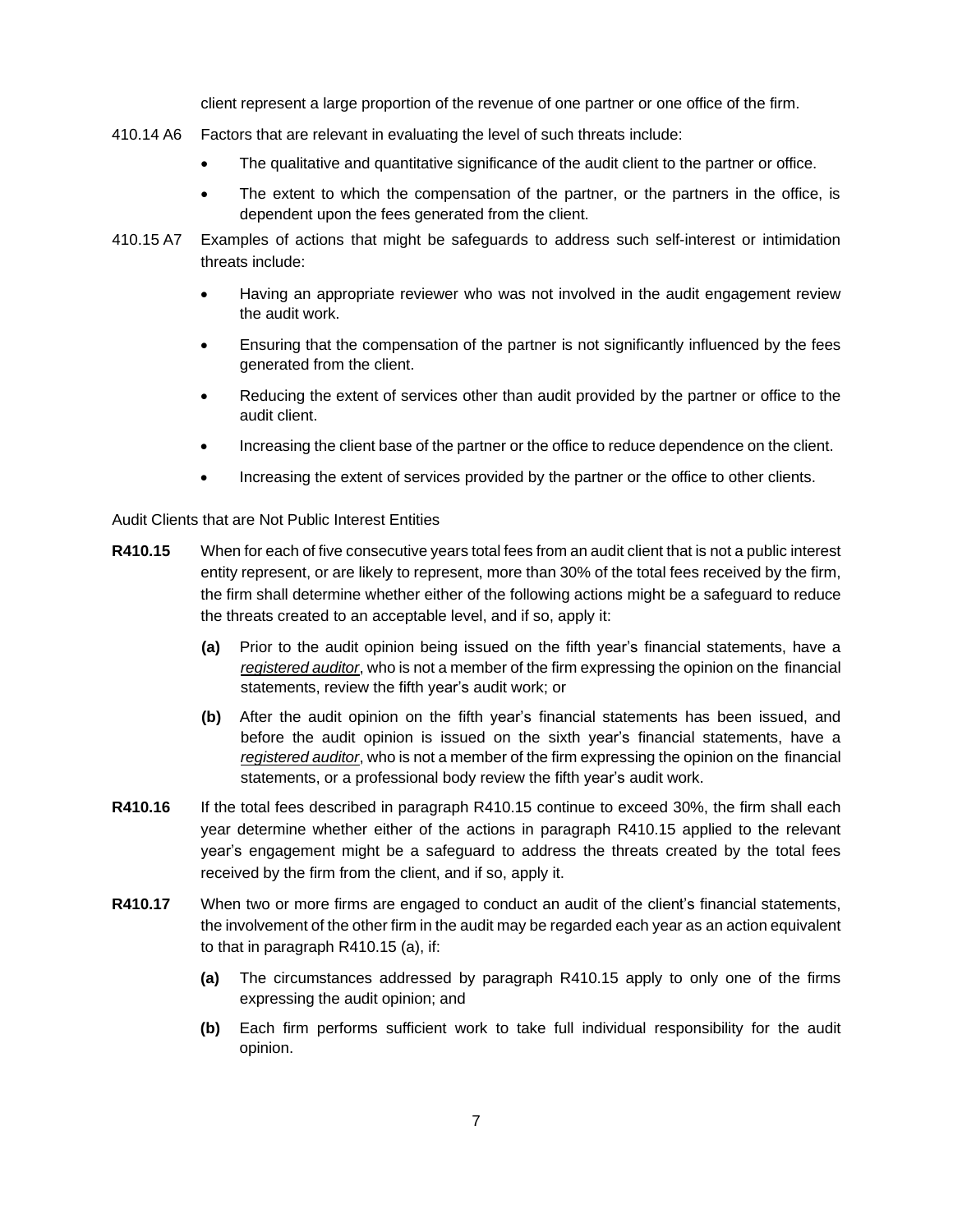#### Audit Clients that are Public Interest Entities

- **R410.18** When for each of two consecutive years the total fees from an audit client that is a public interest entity represent, or are likely to represent, more than 15% of the total fees received by the firm, the firm shall determine whether, prior to the audit opinion being issued on the second year's financial statements, a review, consistent with the objective of an engagement quality review, performed by a *registered auditor* who is not a member of the firm expressing the opinion on the financial statements ("pre-issuance review") might be a safeguard to reduce the threats to an acceptable level, and if so, apply it.
- **R410.19** When two or more firms are engaged to conduct an audit of the client's financial statements, the involvement of the other firm in the audit may be regarded each year as an action equivalent to that in paragraph R410.18, if:
	- **(a)** The circumstances addressed by paragraph R410.18 apply to only one of the firms expressing the audit opinion; and
	- **(b)** Each firm performs sufficient work to take full individual responsibility for the audit opinion.
- **R410.20** Subject to paragraph R410.21, if the circumstances described in paragraph R410.18 continue for five consecutive years, the firm shall cease to be the auditor after the audit opinion for the fifth year is issued.
- **R410.21** As an exception to paragraph R410.20, the firm may continue to be the auditor after five consecutive years if there is a compelling reason to do so having regard to the public interest, provided that:
	- **(a)** The firm consults with a regulatory or professional body in the relevant jurisdiction and it concurs that having the firm continue as the auditor would be in the public interest; and
	- **(b)** Before the audit opinion on the sixth and any subsequent year's financial statements is issued, the firm engages a *registered auditor*, who is not a member of the firm expressing the opinion on the financial statements, to perform a pre-issuance review.
- 410.21 A1 A factor which might give rise to a compelling reason is the lack of viable alternative firms to carry out the audit engagement, having regard to the nature and location of the client's business.

#### **Transparency of Information Regarding Fees for Audit Clients that are Public Interest Entities**

#### *Communication About Fee-related Information with Those Charged with Governance*

410.22 A1 Communication by the firm of fee-related information (for both audit and services other than audit) with those charged with governance assists in their assessment of the firm's independence. Effective communication in this regard also allows for a two-way open exchange of views and information about, for example, the expectations that those charged with governance might have regarding the scope and extent of audit work and impact on the audit fee.

Fees for the Audit of the Financial Statements

**R410.23** Subject to paragraph R410.24, the firm shall communicate in a timely manner with those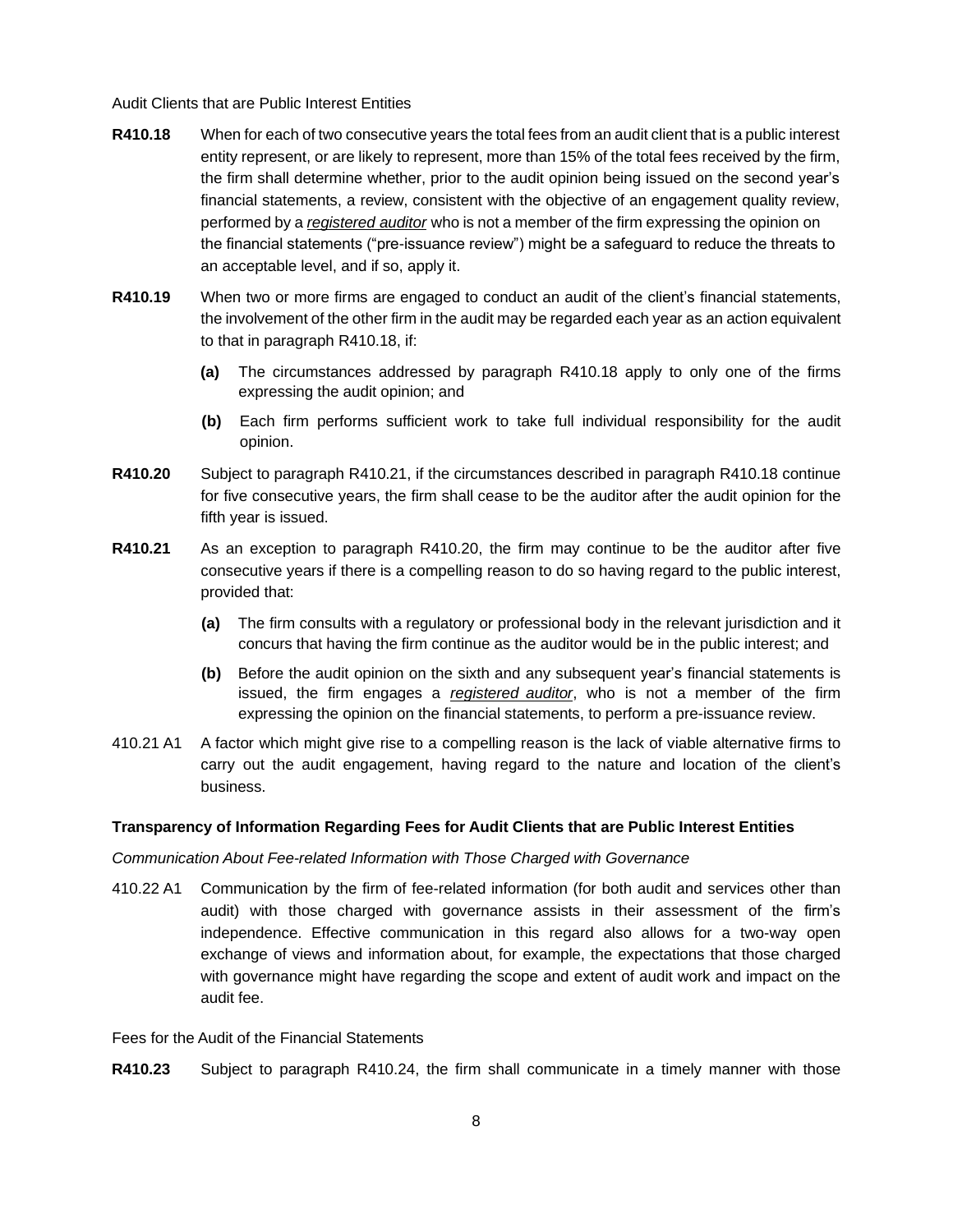charged with governance of an audit client that is a public interest entity:

- **(a)** Fees paid or payable to the firm or network firms for the audit of the financial statements on which the firm expresses an opinion; and
- **(b)** Whether the threats created by the level of those fees are at an acceptable level, and if not, any actions the firm has taken or proposes to take to reduce such threats to an acceptable level.
- 410.23 A1 The objective of such communication is to provide the background and context to the fees for the audit of the financial statements on which the firm expresses an opinion to enable those charged with governance to consider the independence of the firm. The nature and extent of matters to be communicated will depend on the facts and circumstances and might include for example:
	- Considerations affecting the level of the fees such as:
		- $\circ$  The scale, complexity and geographic spread of the audit client's operations.
		- $\circ$  The time spent or expected to be spent commensurate with the scope and complexity of the audit.
		- o The cost of other resources utilised or expended in performing the audit.
		- $\circ$  The quality of record keeping and processes for financial statements preparation.
	- Adjustments to the fees quoted or charged during the period of the audit, and the reasons for any such adjustments.
	- Changes to laws and regulations and professional standards relevant to the audit that impacted the fees.
- 410.23 A2 The firm is encouraged to provide such information as soon as practicable and communicate proposed adjustments as appropriate.
- **R410.24** As an exception to paragraph R410.23, the firm may determine not to communicate the information set out in paragraph R410.23 to those charged with governance of an entity that is (directly or indirectly) wholly-owned by another public interest entity provided that:
	- **(a)** The entity is consolidated into group financial statements prepared by that other public interest entity; and
	- **(b)** The firm or a network firm expresses an opinion on those group financial statements.

#### Fees for Other Services

- **R410.25** Subject to paragraph R410.27, the firm shall communicate in a timely manner with those charged with governance of an audit client that is a public interest entity:
	- **(a)** The fees, other than those disclosed under paragraph R410.23 (a), charged to the client for the provision of services by the firm or a network firm during the period covered by the financial statements on which the firm expresses an opinion. For this purpose, such fees shall only include fees charged to the client and its related entities over which the client has direct or indirect control that are consolidated in the financial statements on which the firm will express an opinion; and
	- **(b)** As set out in paragraph 410.11 A1, where the firm has identified that there is an impact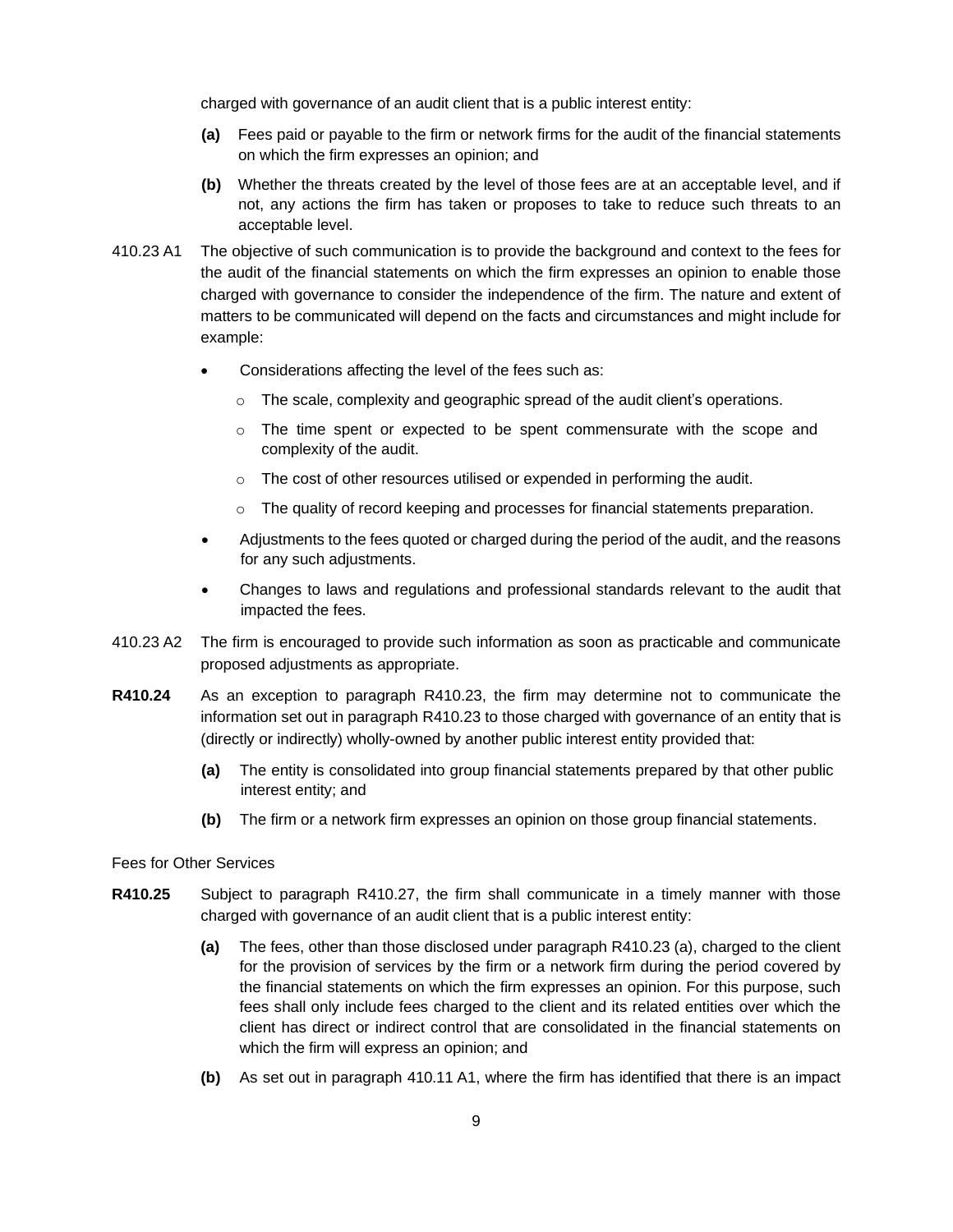on the level of the self-interest threat or that there is an intimidation threat to independence created by the proportion of fees for services other than audit relative to the audit fee:

- **(i)** Whether such threats are at an acceptable level; and
- **(ii)** If not, any actions that the firm has taken or proposes to take to reduce such threats to an acceptable level.
- 410.25 A1 The objective of such communication is to provide the background and context to the fees for other services to enable those charged with governance to consider the independence of the firm. The nature and extent of matters to be communicated will depend on the facts and circumstances and might include for example:
	- The amount of fees for other services that are required by law or regulation.
	- The nature of other services provided and their associated fees.
	- Information on the nature of the services provided under a general policy approved by those charged with governance and associated fees.
	- The proportion of fees referred to in paragraph R410.25(a) to the aggregate of the fees charged by the firm and network firms for the audit of the financial statements on which the firm expresses an opinion.
- **R410.26** The firm shall include in the communication required by paragraph R410.25(a) the fees, other than those disclosed under paragraph R410.23(a), charged to any other related entities over which the audit client has direct or indirect control for the provision of services by the firm or a network firm, when the firm knows, or has reason to believe, that such fees are relevant to the evaluation of the firm's independence.
- 410.26 A1 Factors the firm might consider when determining whether the fees, other than those disclosed under paragraph R410.23(a), charged to such other related entities, individually and in the aggregate, for the provision of services by the firm or a network firm are relevant to the evaluation of the firm's independence include:
	- The extent of the audit client's involvement in the appointment of the firm or network firm for the provision of such services, including the negotiation of fees.
	- The significance of the fees paid by the other related entities to the firm or a network firm.
	- The proportion of fees from the other related entities to the fees paid by the client.
- **R410.27** As an exception to paragraph R410.25, the firm may determine not to communicate the information set out in paragraph R410.25 to those charged with governance of an entity that is (directly or indirectly) wholly-owned by another public interest entity provided that:
	- **(a)** The entity is consolidated into group financial statements prepared by that other public interest entity; and
	- **(b)** The firm or a network firm expresses an opinion on those group financial statements.

#### Fee Dependency

**R410.28** Where the total fees from an audit client that is a public interest entity represent, or are likely to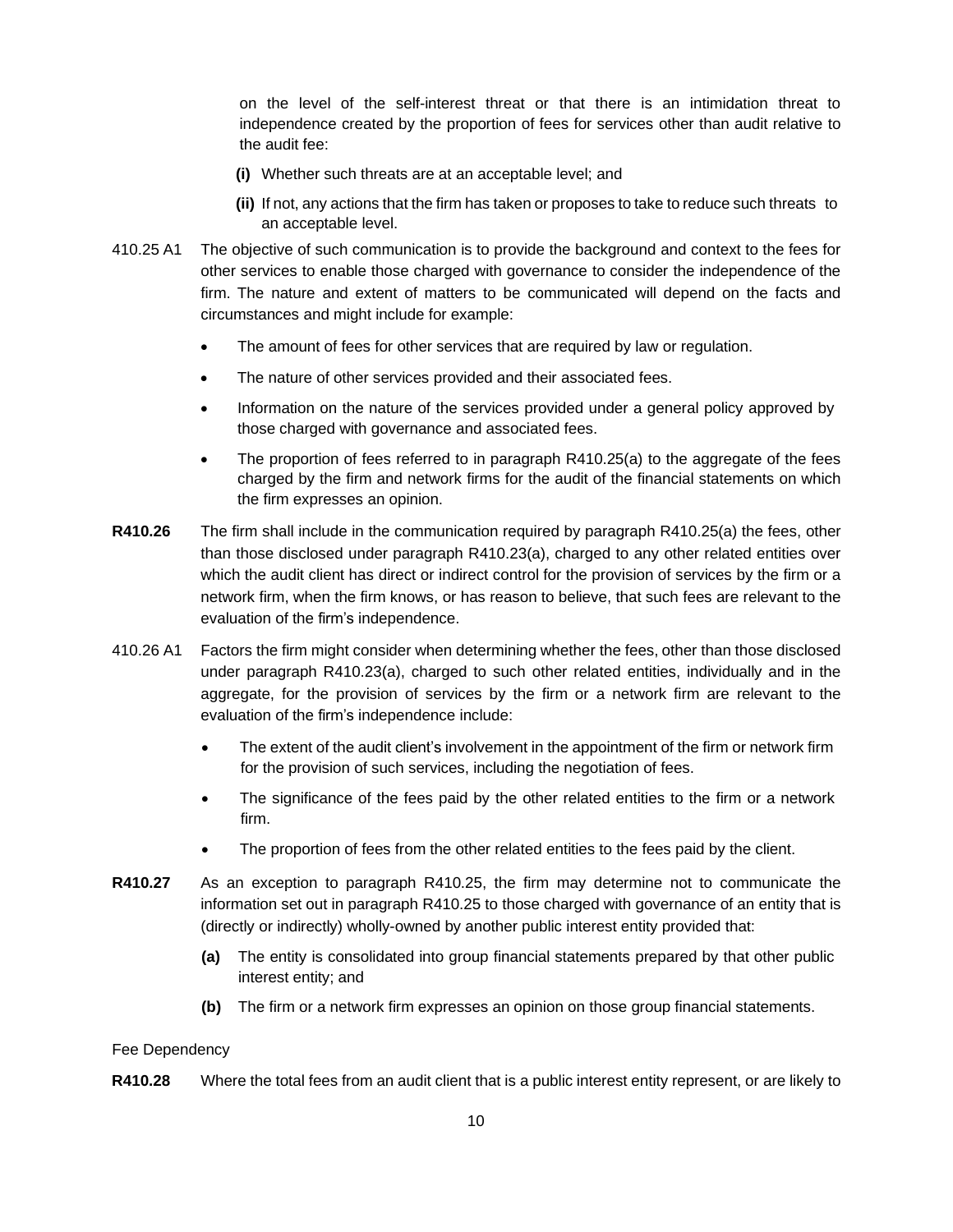represent, more than 15% of the total fees received by the firm, the firm shall communicate with those charged with governance:

- **(a)** That fact and whether this situation is likely to continue;
- **(b)** The safeguards applied to address the threats created, including, where relevant, the use of a pre-issuance review (Ref: Para R410.18); and
- **(c)** Any proposal to continue as the auditor under paragraph R410.21.

#### *Public Disclosure of Fee-related Information*

- 410.29 A1 In view of the public interest in the audits of public interest entities, it is beneficial for stakeholders to have visibility about the professional relationships between the firm and the audit client which might reasonably be thought to be relevant to the evaluation of the firm's independence. In a wide number of jurisdictions, there already exist requirements regarding the disclosure of fees by an audit client for both audit and services other than audit paid and payable to the firm and network firms. Such disclosures often require the disaggregation of fees for services other than audit into different categories.
- **R410.30** If laws and regulations do not require an audit client to disclose audit fees, fees for services other than audit paid or payable to the firm and network firms and information about fee dependency, the firm shall discuss with those charged with governance of an audit client that is a public interest entity:
	- **(a)** The benefit to the client's stakeholders of the client making such disclosures that are not required by laws and regulations in a manner deemed appropriate, taking into account the timing and accessibility of the information; and
	- **(b)** The information that might enhance the users' understanding of the fees paid or payable and their impact on the firm's independence.
- 410.30 A1 Examples of information relating to fees that might enhance the users' understanding of the fees paid or payable and their impact on the firm's independence include:
	- Comparative information of the prior year's fees for audit and services other than audit.
	- The nature of services and their associated fees as disclosed under paragraph R410.31(b).
	- Safeguards applied when the total fees from the client represent or are likely to represent more than 15% of the total fees received by the firm.
- **R410.31** After the discussion with those charged with governance as set out in paragraph R410.30, to the extent that the audit client that is a public interest entity does not make the relevant disclosure, subject to paragraph R410.32, the firm shall publicly disclose:
	- **(a)** Fees paid or payable to the firm and network firms for the audit of the financial statements on which the firm expresses an opinion;
	- **(b)** Fees, other than those disclosed under (a), charged to the client for the provision of services by the firm or a network firm during the period covered by the financial statements on which the firm expresses an opinion. For this purpose, such fees shall only include fees charged to the client and its related entities over which the client has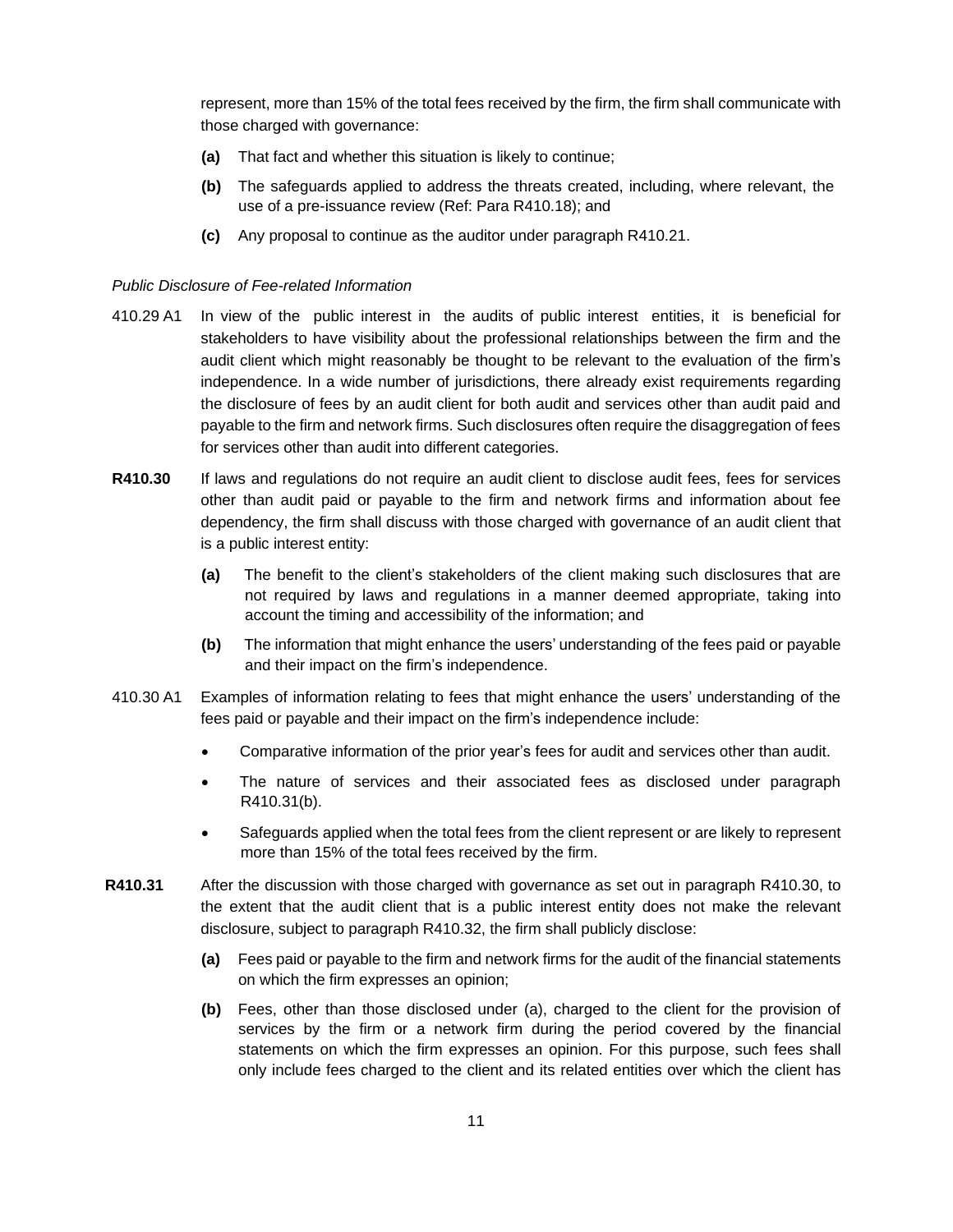direct or indirect control that are consolidated in the financial statements on which the firm will express an opinion;

- **(c)** Any fees, other than those disclosed under (a) and (b), charged to any other related entities over which the audit client has direct or indirect control for the provision of services by the firm or a network firm when the firm knows, or has reason to believe, that such fees are relevant to the evaluation of the firm's independence; and
- **(d)** If applicable, the fact that the total fees received by the firm from the audit client represent, or are likely to represent, more than 15% of the total fees received by the firm for two consecutive years, and the year that this situation first arose.
- 410.31 A1 The firm might also disclose other information relating to fees that will enhance the users' understanding of the fees paid or payable and the firm's independence, such as the examples described in paragraph 410.30 A1.
- 410.31 A2 Factors the firm might consider when making the determination required by paragraph R410.31(c) are set out in paragraph 410.26 A1.
- 410.31 A3 When disclosing fee-related information in compliance with paragraph R410.31, the firm might disclose the information in a manner deemed appropriate taking into account the timing and accessibility of the information to stakeholders, for example:
	- On the firm's website.
	- In the firm's transparency report.
	- In an audit quality report.
	- Through targeted communication to specific stakeholders, for example a letter to the shareholders.
	- In the auditor's report.
- **R410.32** As an exception to paragraph R410.31, the firm may determine not to publicly disclose the information set out in paragraph R410.31 relating to:
	- **(a)** A parent entity that also prepares group financial statements provided that the firm or a network firm expresses an opinion on the group financial statements; or
	- **(b)** An entity (directly or indirectly) wholly-owned by another public interest entity provided that:
		- **(i)** The entity is consolidated into group financial statements prepared by that other public interest entity; and
		- **(ii)** The firm or a network firm expresses an opinion on those group financial statements.

#### *Considerations for Review Clients*

**R410.33** This section sets out requirements for a firm to communicate fee-related information of an audit client that is a public interest entity and to disclose publicly fee-related information to the extent that the client does not disclose such information. As an exception to those requirements, the firm may determine not to communicate or pursue disclosure of such information where a review client is not also an audit client.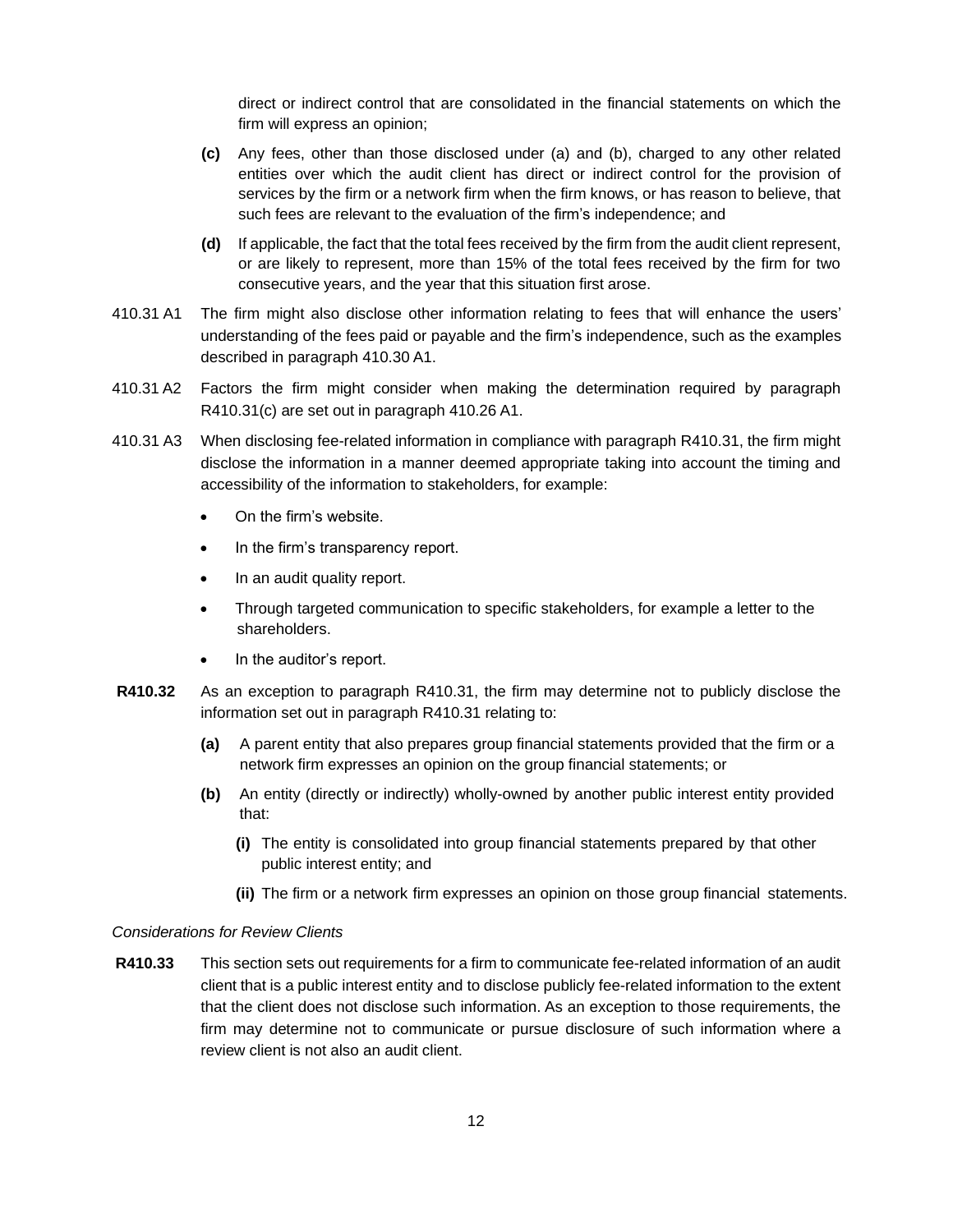## <span id="page-12-0"></span>**CONSEQUENTIAL AND CONFORMING AMENDMENTS**

## **SECTION 120**

## **THE CONCEPTUAL FRAMEWORK**

#### **Considerations for Audits, Reviews and Other Assurance Engagements**

#### *Independence*

….

- 120.15 A1 *Registered auditors* are required by *Independence Standards* to be independent when performing audits, reviews, or other assurance engagements. Independence is linked to the fundamental principles of objectivity and integrity. It comprises:
	- (a) Independence of mind the state of mind that permits the expression of a conclusion without being affected by influences that compromise professional judgment, thereby allowing an individual to act with integrity, and exercise objectivity and professional scepticism.
	- (b) Independence in appearance the avoidance of facts and circumstances that are so significant that a reasonable and informed third party would be likely to conclude that a firm's or an audit or assurance team member's integrity, objectivity or professional scepticism has been compromised.
- 120.15 A2 *International Independence Standards* set out requirements and application material on how to apply the conceptual framework to maintain independence when performing audits, reviews or other assurance engagements. *Registered auditors* and firms are required to comply with these standards in order to be independent when conducting such engagements. The conceptual framework to identify, evaluate and address threats to compliance with the fundamental principles applies in the same way to compliance with independence requirements. The categories of threats to compliance with the fundamental principles described in paragraph 120.6 A3 are also the categories of threats to compliance with independence requirements.
- 120.15A3 Conditions, policies and procedures described in paragraphs 120.6 A1 and 120.8 A2 that might assist in identifying and evaluating threats to compliance with the fundamental principles might also be factors relevant to identifying and evaluating threats to independence. In the context of audits, reviews and other assurance engagements, the existence of a quality management system designed and implemented by a firm in accordance with the quality management standards issued by the IAASB is an example of such conditions, policies and procedures.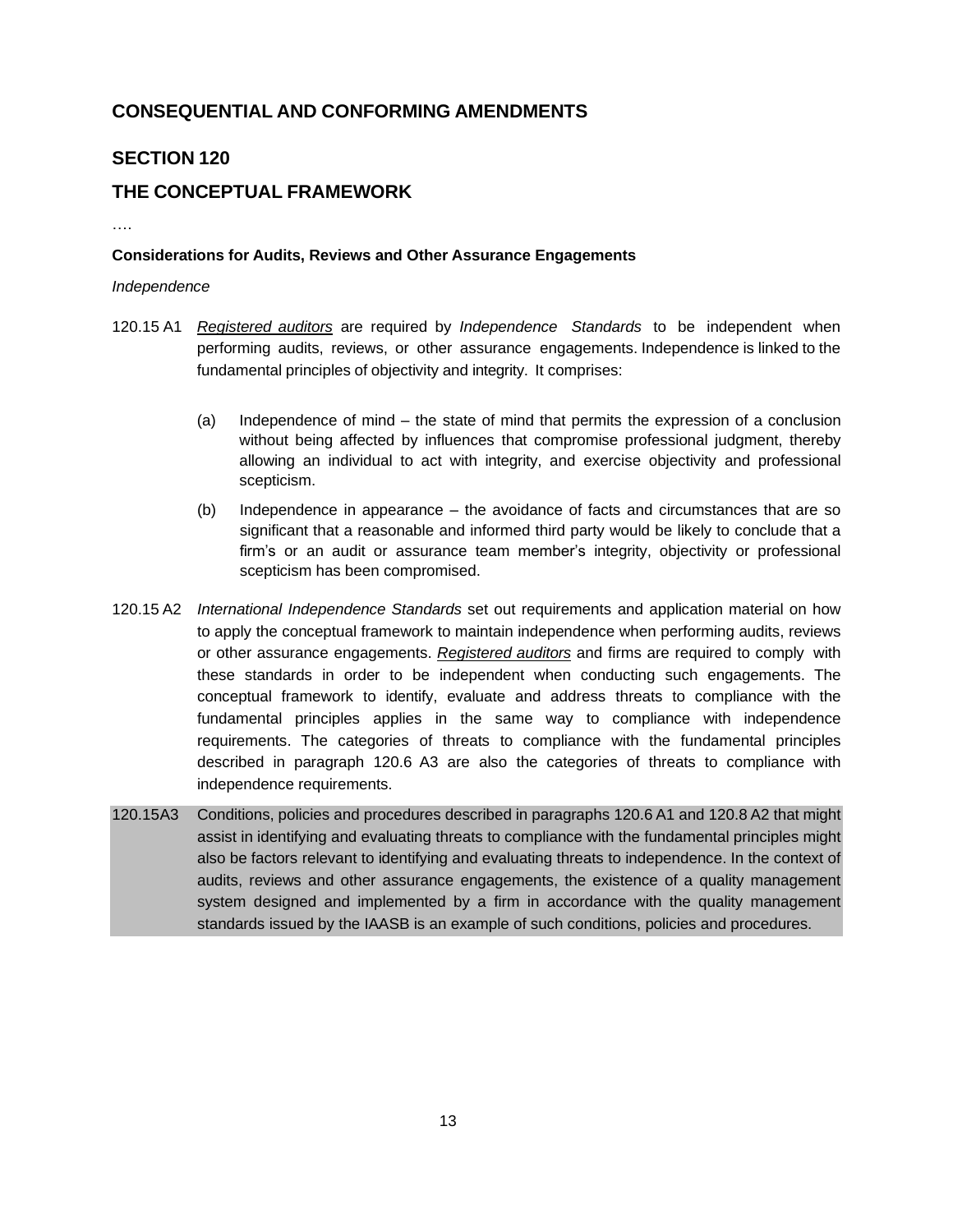### **SECTION 320**

### **PROFESSIONAL APPOINTMENT**

...

### **Requirements and Application Material**

#### **Client and Engagement Acceptance**

*General*

- 320.3 A1 Threats to compliance with the principles of integrity or professional behavior might be created, for example, from questionable issues associated with the client (its owners, management or activities). Issues that, if known, might create such a threat include client involvement in illegal activities, dishonesty, questionable financial reporting practices or other unethical behavior.
- 320.3 A2 …
- 320.3 A3 A self-interest threat to compliance with the principle of professional competence and due care is created if the engagement team does not possess, or cannot acquire, the competencies to perform the professional services.
- 320.3 A4 Factors that are relevant in evaluating the level of such a threat include:
	- An appropriate understanding of:
		- The nature of the client's business;
		- The complexity of its operations;
		- The requirements of the engagement; and
		- The purpose, nature and scope of the work to be performed.
	- Knowledge of relevant industries or subject matter.
	- Experience with relevant regulatory or reporting requirements.
	- The existence of quality control policies and procedures designed to provide reasonable assurance that engagements are accepted only when they can be performed competently.
	- The level of fees and the extent to which they have regard to the resources required, taking into account the *registered auditor's* commercial and market priorities.
- 320.3 A5 Examples of actions that might be safeguards…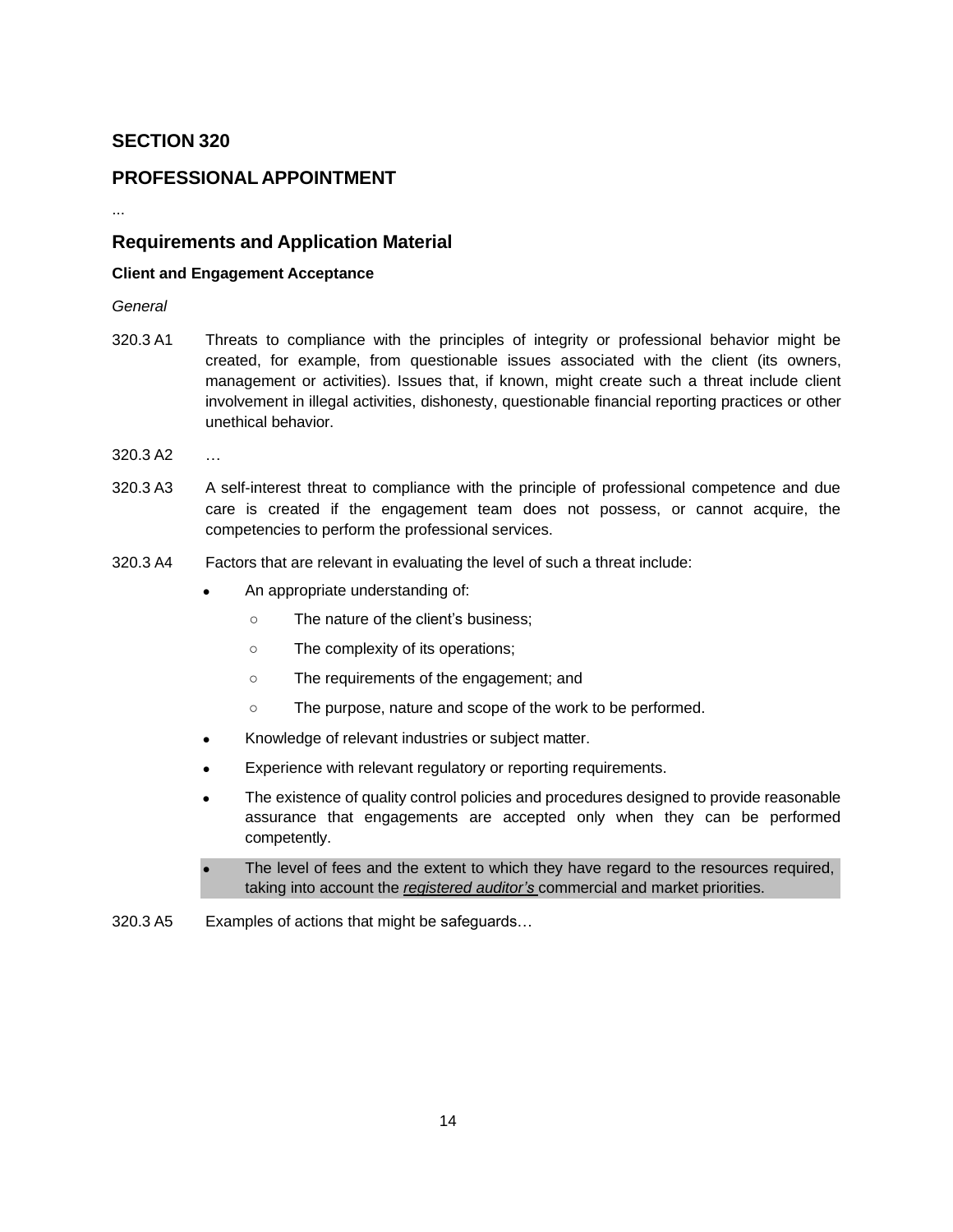## **SECTION 330**

## **FEES AND OTHER TYPES OF REMUNERATION**

…

### **Application Material**

### **Level of Fees**

- 330.3 A1 The level of fees might impact a *registered auditor's* ability to perform professional services in accordance with technical and professional standards.
- 330.3 A2 A *registered auditor* might quote whatever fee is considered appropriate. Quoting a fee lower than another *registered auditor* is not in itself unethical. However, the level of fees quoted creates a self-interest threat to compliance with the principle of professional competence and due care if the fee quoted is so low that it might be difficult to perform the engagement in accordance with applicable technical and professional standards.
- 330.3 A3 Factors that are relevant in evaluating the level of such a threat include:
	- Whether the client is aware of the terms of the engagement and, in particular, the basis on which fees are determined and which professional services are covered.
	- Whether the level of the fee is set by an independent third party such as a regulatory body.
- 330.3 A4 Examples of actions that might be safeguards to address such a self-interest threat include:
	- Adjusting the level of fees or the scope of the engagement.
	- Having an appropriate reviewer review the work performed.

### **SECTION 400**

## **APPLYING THE CONCEPTUAL FRAMEWORK TO INDEPENDENCE FOR AUDIT AND REVIEW ENGAGEMENTS**

#### **Introduction**

#### **General**

- 400.1 It is in the public interest and required by the Code that *registered auditors* be independent when performing audit or review engagements.
- 400.2 This Part applies to both audit and review engagements unless otherwise stated. The terms "audit," "audit team," "audit engagement," "audit client," and "audit report" apply equally to review, review team, review engagement, review client, and review engagement report.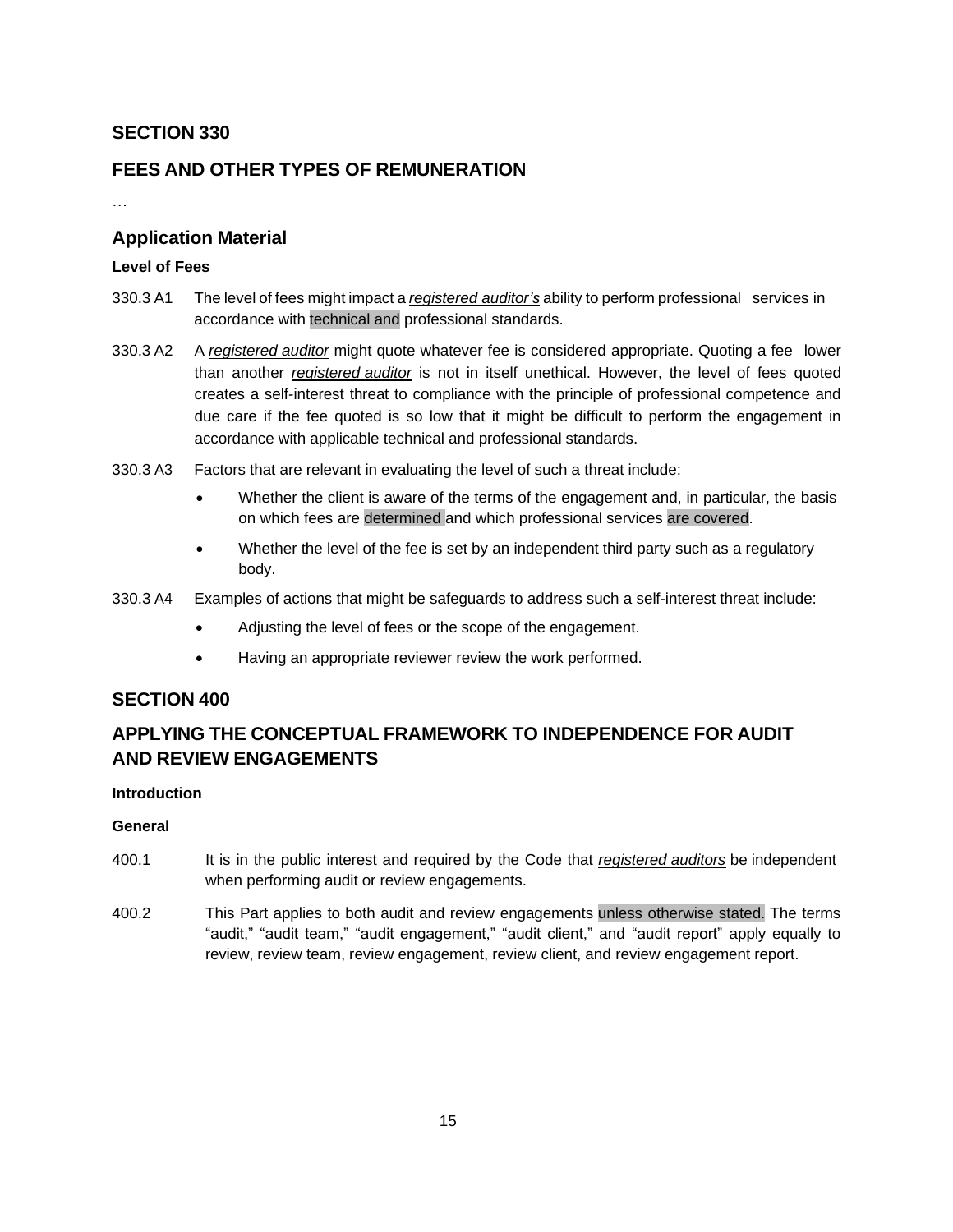## **PART 4B – INDEPENDENCE FOR ASSURANCE ENGAGEMENTS OTHER THAN AUDIT AND REVIEW ENGAGEMENTS**

### <span id="page-15-0"></span>**SECTION 905**

### **FEES**

### **Introduction**

- 905.1 Firms are required to comply with the fundamental principles, be independent and apply the conceptual framework set out in Section 120 to identify, evaluate and address threats to independence.
- 905.2 Fees or other types of remuneration might create a self-interest or intimidation threat. This section sets out specific requirements and application material relevant to applying the conceptual framework to identify, evaluate and address threats to independence arising from fees charged to assurance clients.

### **Requirements and Application Material**

*Fees Paid by an Assurance Client*

- 905.3 A1 When fees are negotiated with and paid by an assurance client, this creates a self-interest threat and might create an intimidation threat to independence.
- 905.3 A2 The application of the conceptual framework requires that before a firm accepts an assurance engagement for an assurance client, the firm determines whether the threats to independence created by the fees proposed to the client are at an acceptable level. The application of the conceptual framework also requires the firm to re-evaluate such threats when facts and circumstances change during the engagement period.
- 905.3 A3 Factors that are relevant in evaluating the level of threats created when fees are paid by the assurance client include:
	- The level of fees for the assurance engagement and the extent to which they have regard to the resources required, taking into account the firm's commercial and market priorities.
	- The extent of any dependency between the level of the fee for, and the outcome of, the service.
	- The level of the fee in the context of the service to be provided by the firm or a network firm.
	- The significance of the client to the firm or partner.
	- The nature of the client.
	- The nature of the assurance engagement.
	- The involvement of those charged with governance in agreeing fees.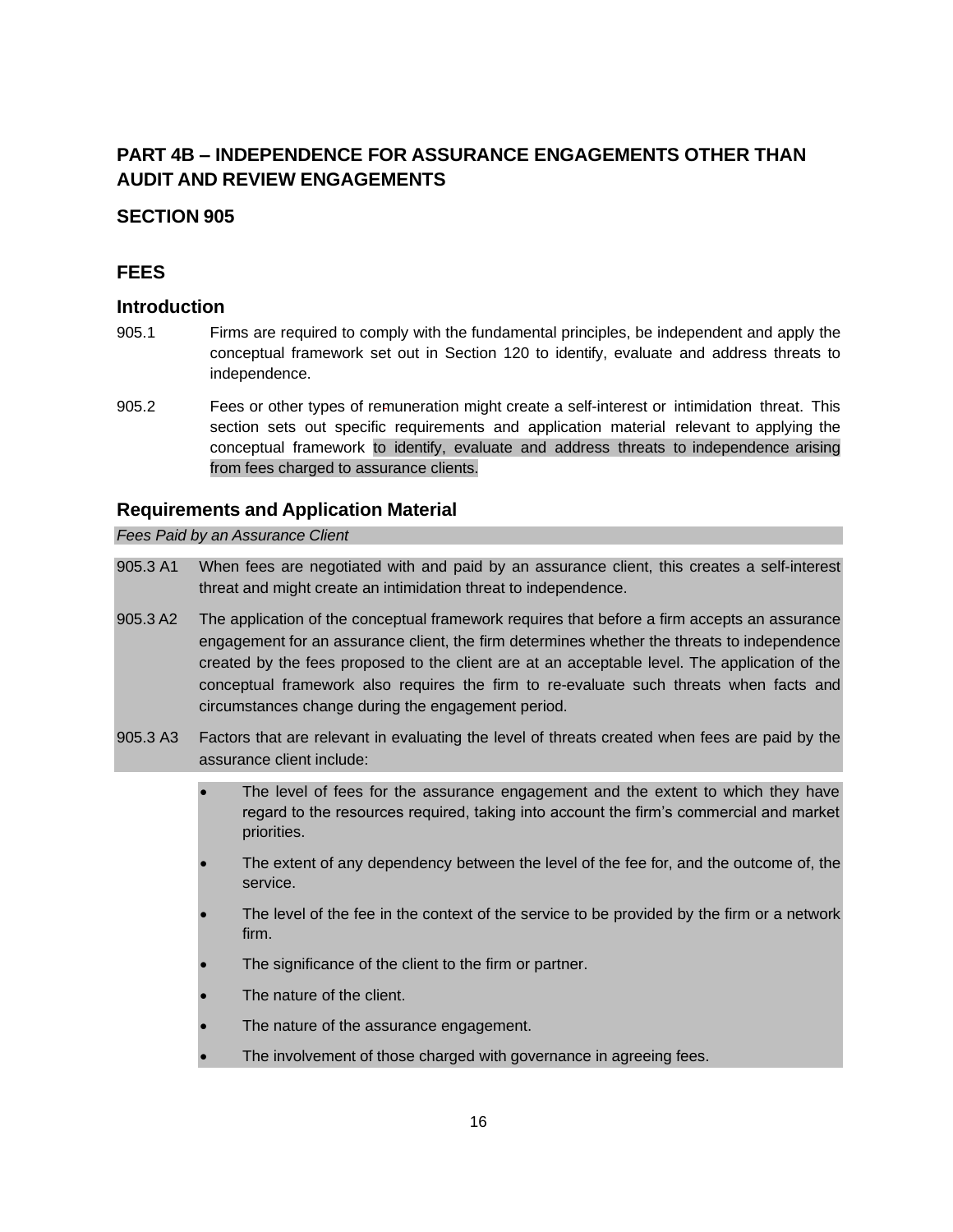- Whether the level of the fee is set by an independent third party, such as a regulatory body.
- 905.3 A4 The conditions, policies and procedures described in paragraphs 120.15 A3 (particularly the existence of a quality management system designed and implemented by a firm in accordance with quality management standards issued by the IAASB) might also impact the evaluation of whether the threats to independence are at an acceptable level.
- 905.3 A5 The requirements and application material that follow identify circumstances which might need to be further evaluated when determining whether the threats are at an acceptable level. For those circumstances, application material includes examples of additional factors that might be relevant in evaluating the threats.

#### **Level of Fees for Assurance Engagements**

- 905.4 A1 Determining the fees to be charged to an assurance client, whether for assurance or other services, is a business decision of the firm taking into account the facts and circumstances relevant to that specific engagement, including the requirements of technical and professional standards.
- 905.4 A2 Factors that are relevant in evaluating the level of self-interest and intimidation threats created by the level of the fee for an assurance engagement when paid by the assurance client include:
	- The firm's commercial rationale for the fee for the assurance engagement.
	- Whether undue pressure has been, or is being, applied by the client to reduce the fee for the assurance engagement.
- 905.4 A3 Examples of actions that might be safeguards to address such threats include:
	- Having an appropriate reviewer who does not take part in the assurance engagement assess the reasonableness of the fee proposed, having regard to the scope and complexity of the engagement.
	- Having an appropriate reviewer who did not take part in the assurance engagement review the work performed.

#### **Contingent Fees**

- 905.5 A1 Contingent fees are fees calculated on a predetermined basis relating to the outcome of a transaction or the result of the services performed. A contingent fee charged through an intermediary is an example of an indirect contingent fee. In this section, a fee is not regarded as being contingent if established by a court or other public authority.
- **R905.6** A firm shall not charge directly or indirectly a contingent fee for an assurance engagement.
- **R905.7** A firm shall not charge directly or indirectly a contingent fee for a non-assurance service provided to an assurance client if the outcome of the non-assurance service, and therefore, the amount of the fee, is dependent on a future or contemporary judgment related to a matter that is material to the subject matter information of the assurance engagement.
- 905.7 A1 Paragraphs R905.6 and R905.7 preclude a firm from entering into certain contingent fee arrangements with an assurance client. Even if a contingent fee arrangement is not precluded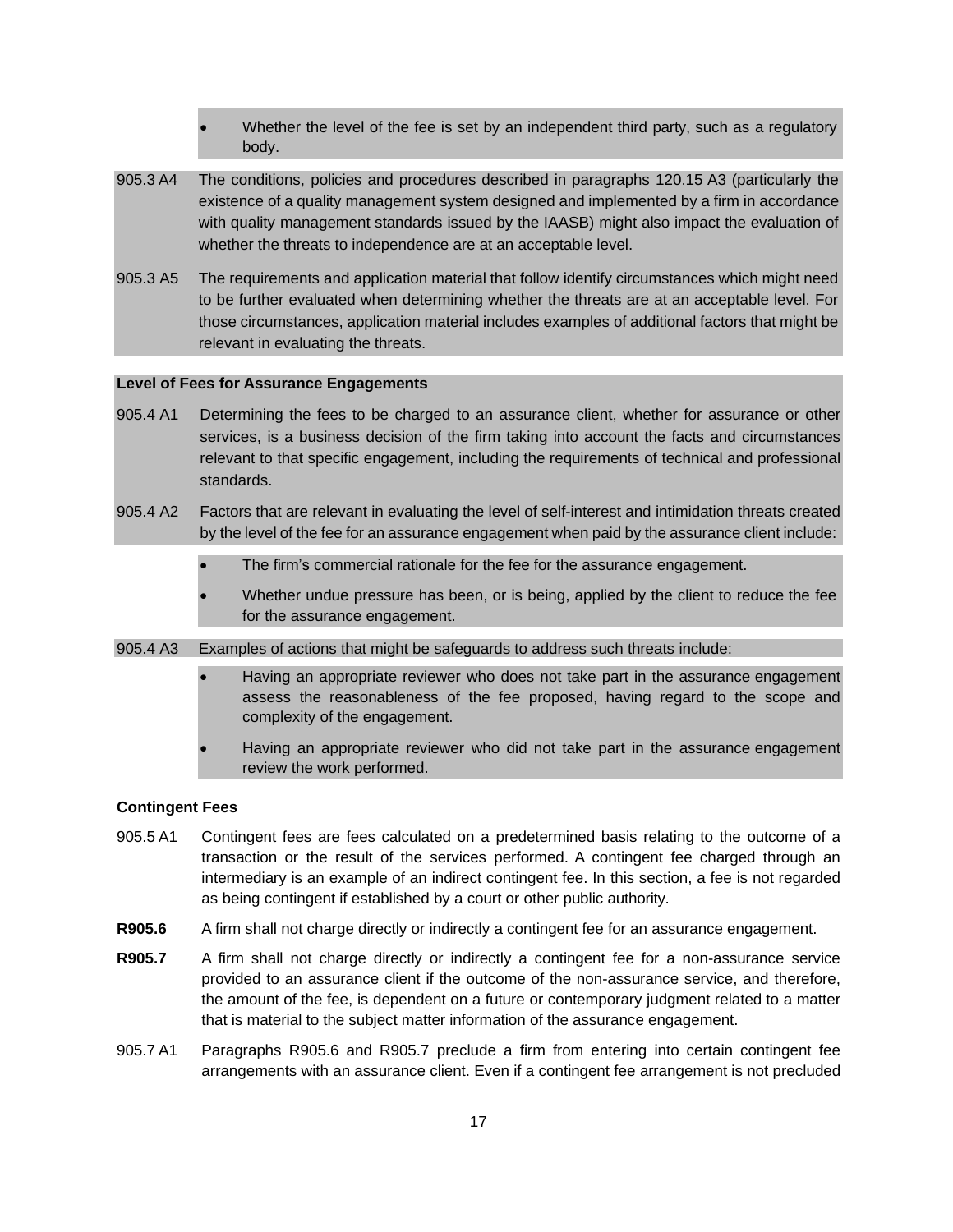when providing a non-assurance service to an assurance client, it might still impact the level of the self-interest threat.

- 905.7 A2 Factors that are relevant in evaluating the level of such a threat include:
	- The range of possible fee amounts.
	- Whether an appropriate authority determines the outcome on which the contingent fee depends.
	- Disclosure to intended users of the work performed by the firm and the basis of remuneration.
	- The nature of the service.
	- The effect of the event or transaction on the subject matter information.
- 905.7 A3 Examples of actions that might be safeguards to address such a self-interest threat include:
	- Having an appropriate reviewer who was not involved in performing the non-assurance service review the relevant assurance work.
	- Obtaining an advance written agreement with the client on the basis of remuneration.

#### **Total Fees―Overdue Fees**

- 905.8 A1 The level of the self-interest threat might be impacted if fees payable by the assurance client for the assurance engagement or other services are overdue during the period of the assurance engagement.
- 905.8 A2 It is generally expected that the firm will obtain payment of such fees before the assurance report is issued.
- 905.8 A3 Factors that are relevant in evaluating the level of such a self-interest threat include:
	- The significance of the overdue fees to the firm.
	- The length of time the fees have been overdue.
	- The firm's assessment of the ability and willingness of the client or other relevant party to pay the overdue fee.
- 905.8 A4 Examples of actions that might be safeguards to address such a threat include:
	- Obtaining partial payment of overdue fees.
	- Having an appropriate reviewer who did not take part in the assurance engagement review the work performed.
- **R905.9** When a significant part of the fees due from an assurance client remains unpaid for a long time, the firm shall determine:
	- **(a)** Whether the overdue fees might be equivalent to a loan to the client, in which case the requirements and application material set out in Section 911 are applicable; and
	- **(b)** Whether it is appropriate for the firm to be re-appointed or continue the assurance engagement.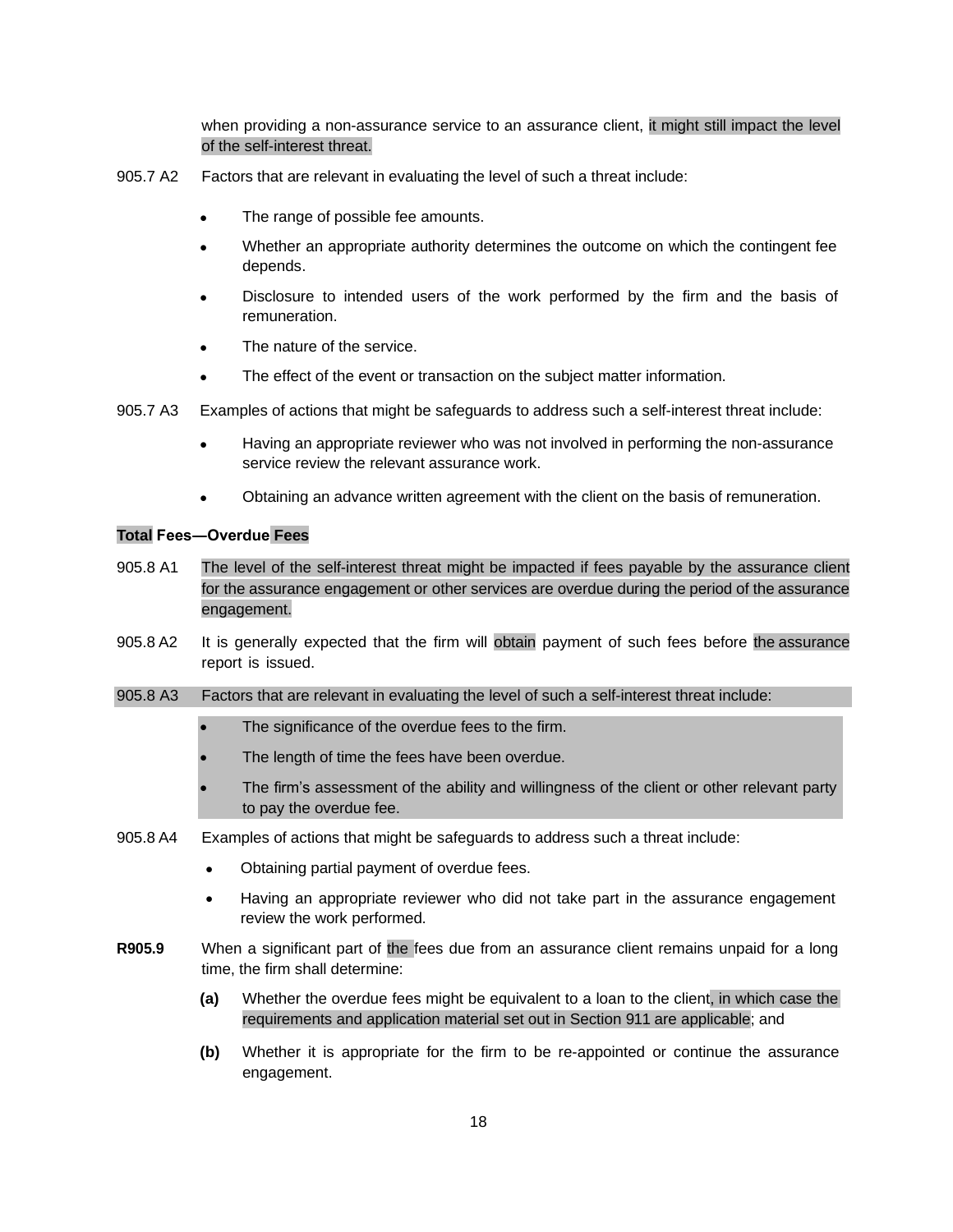#### **Total Fees―Fee Dependency**

- 905.10 A1 When the total fees generated from an assurance client by the firm expressing the conclusion in an assurance engagement represent a large proportion of the total fees of that firm, the dependence on and concern about the potential loss, of fees from that client impact the level of the self-interest threat and create an intimidation threat.
- 905.10 A2 A self-interest and intimidation threat is created in the circumstances described in paragraph 905.10 A1 even if the assurance client is not responsible for negotiating or paying the fees for the assurance engagement.
- 905.10 A3 In calculating the total fees of the firm, the firm might use financial information available from the previous financial year and estimate the proportion based on that information if appropriate.
- 905.10 A4 Factors that are relevant in evaluating the level of such self-interest and intimidation threats include:
	- The operating structure of the firm.
	- Where the firm is expected to diversify such that any dependence on the assurance client is reduced.
- 905.10 A5 Examples of actions that might be safeguards to address such threats include:
	- Reducing the extent of services other than assurance engagements provided to the client.
	- Increasing the client base of the firm to reduce dependence on the assurance client.
- 905.10 A6 A self-interest or intimidation threat is created when the fees generated by a firm from an assurance client represent a large proportion of the revenue from an individual partner's clients.
- 905.10 A7 Factors that are relevant in evaluating the level of such threats include:
	- The qualitative and quantitative significance of the assurance client to the partner.
	- The extent to which the compensation of the partner is dependent upon the fees generated from the client.
- 905.10 A8 Examples of actions that might be safeguards to address such a self-interest or intimidation threat include:
	- Having an appropriate reviewer who was not an assurance team member review the work.
	- Ensuring that the compensation of the partner is not significantly influenced by the fees generated from the assurance client.
	- Increasing the client base of the partner to reduce dependence on the client.